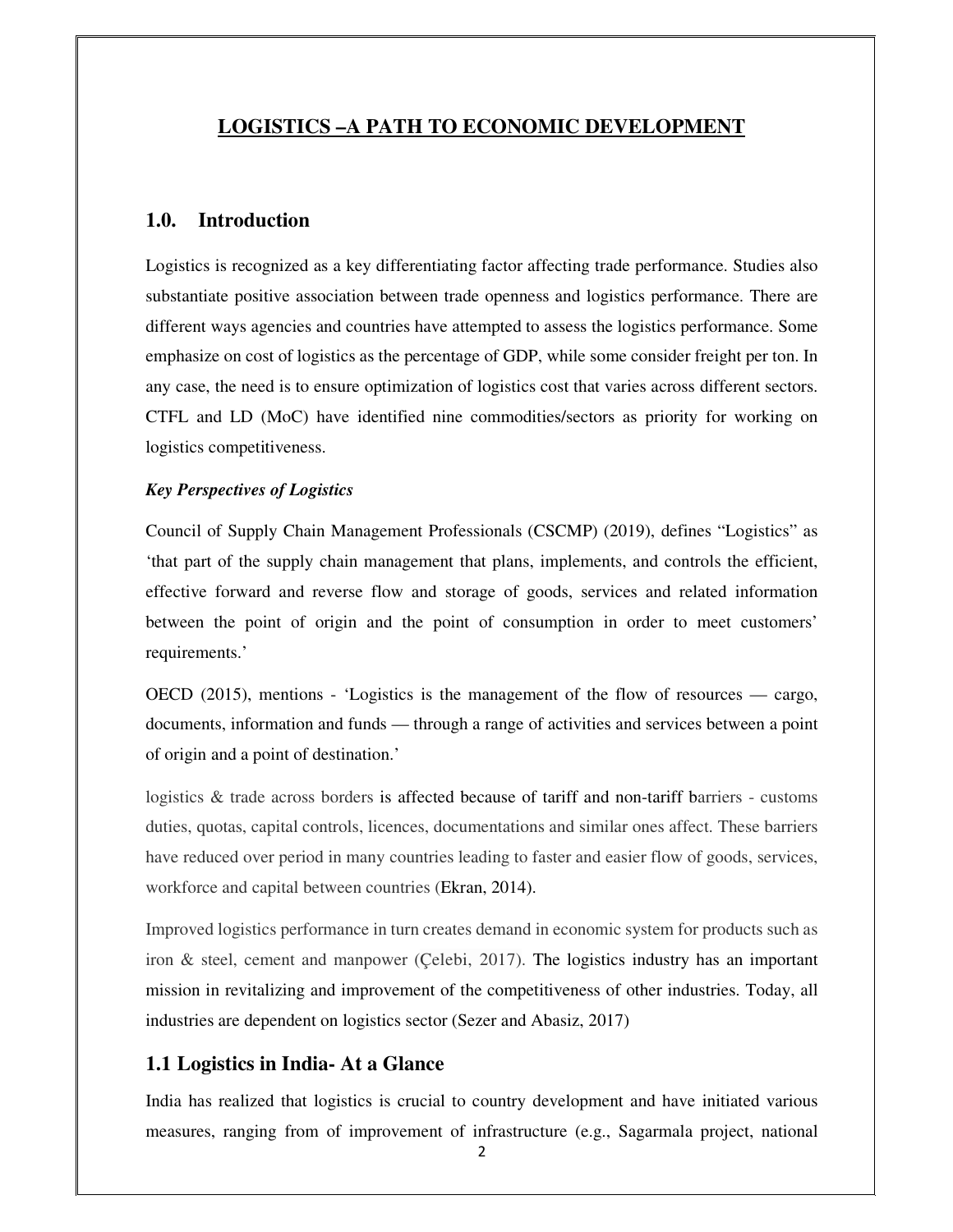highways and similar), minimization of regulatory interventions (e.g., AEO schemes) and reduction of time (DPD, DPE and similar). India has already taken steps to set up EDI (electronic – data – interchange) systems. We have PCS, ICEGATE, FOIS, NEFT, RTGS, and similar EDI systems. NITI Aayog emphasized that the progress of logistics sector holds an immense value for Indian economy as well; as such advancement would increase exports, generate employment and give the country a significant place in the global supply chain.

India's logistics sector is highly defragmented, and the aim is to reduce the logistics cost from the present, approximately 14% of GDP to less than 10% by 2022. India's logistics sector is very complex with more than 20 government agencies, 40 partnering government agencies (PGAs), 37 export promotion councils, 500 certifications, 10000 commodities, and 160 billion market size. It also involves 12 million employment base, 200 shipping agencies, 36 logistic services, 129 ICDs, 168 CFSs, 50 IT ecosystems and banks & insurance agencies. Further, 81 authorities and 500 certificates are required for EXIM (Export-Import Bank of India) (Ministry of Commerce & Industry).

As per the Economic Survey 2017-18, the Indian logistics sector provides livelihood to 22 million-plus people and improving the sector would facilitate a 10% decrease in indirect logistics cost, leading to a growth of 5-8% in exports. Further, the Survey estimates that the worth of Indian logistics market would be around US\$ 215 billion in next two years compared to about US\$ 160 billion currently. The boom in next couple of years is expected largely due to the implementation of Goods and Service Tax (GST) (Economic Survey Report, 2017). Estimates peg the Indian logistics market to be growing at a steady rate of 15% per annum.

The distribution of various modes of transportation in India shows a dramatic contrast to that of other countries, with road networks making up 60% of total freight traffic. As compared to this, roads account for 37% of freight traffic in US, while the corresponding figure in China is just 22%. Rail and coastal shipping come next in line in India, constituting approximately 32% and 7% respectively. On the other hand, inland water transportation and air account for less than  $1\%$ each (World Bank, 2017).

### **1.3 Logistics Performance: Various Approaches**

Performance measurement systems are described as the overall set of metrics used to quantify both the efficiency and effectiveness of decisions and actions taken by an entity. It has been argued that measuring supply chain performance can facilitate a greater understanding of the supply chain, and influence of actors' behaviour; and improve its overall performance (Shepherd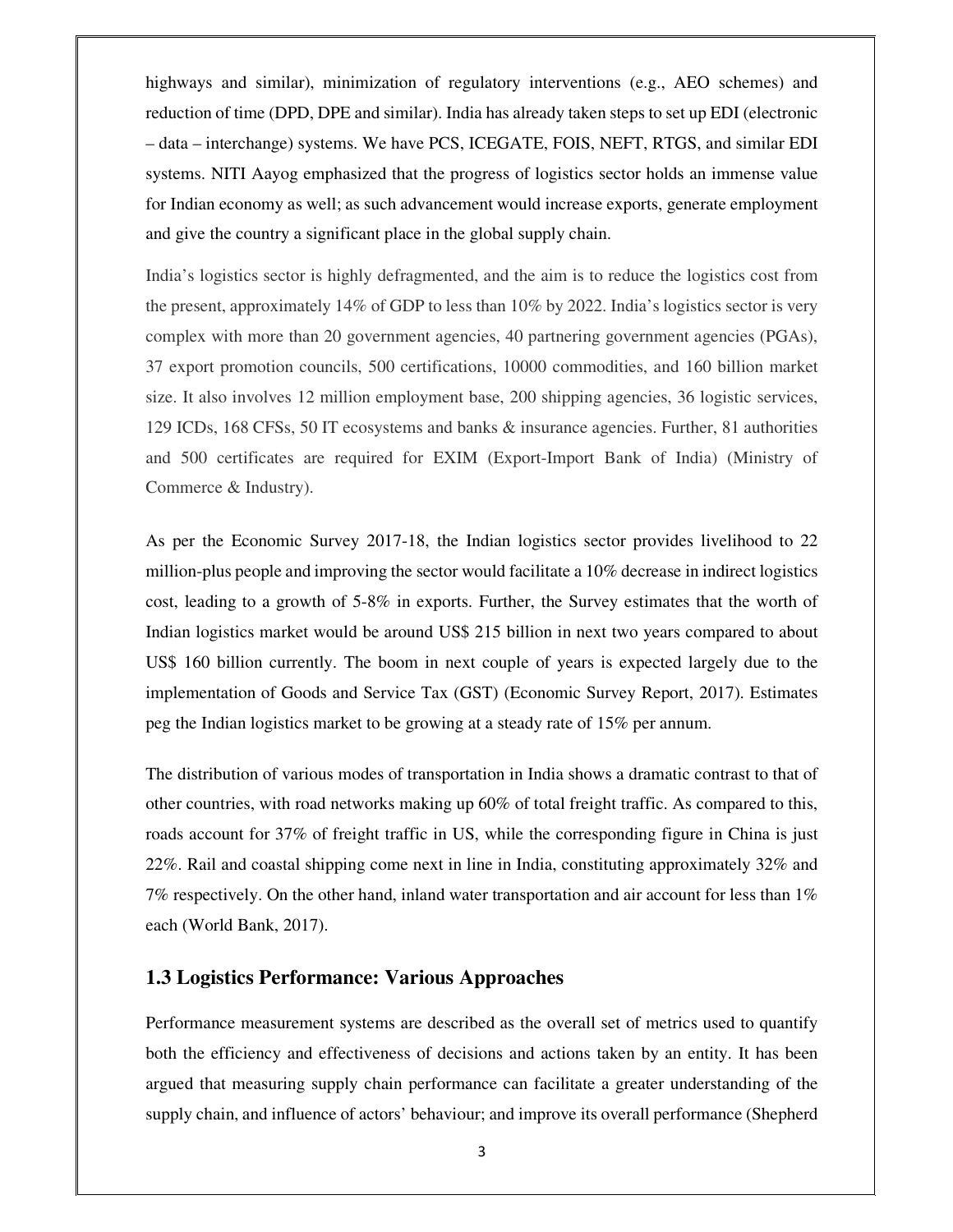and Gunter, 2010). Figure 1 illustrates exercises undertaken by different agencies to measure logistics performance within and across borders.



**Figure 1: Logistics Performance Bodies** 

*World Bank publishes Logistics Performance Index (LPI) biannually, which measure the logistics performance of participating countries based on their performance on 6 indicators. These indicators are: The efficiency of customs and border management clearance, the quality of trade- and transportrelated infrastructure, the ease of arranging competitively priced international shipments, the competence and quality of logistics services, the ability to track and trace consignments, and the frequency with which shipments reach consignees within the scheduled or expected delivery time. The components were chosen based on theoretical and empirical research and on the practical experience of logistics professionals involved in international freight forwarding. Serving as a global benchmarking reference, the report has contributed to efforts by several countries to undertake further in-depth country diagnostic studies. Table 1 depicts the change in the LPI score as a growth percentage of LPI indicators & score in comparison to last year.*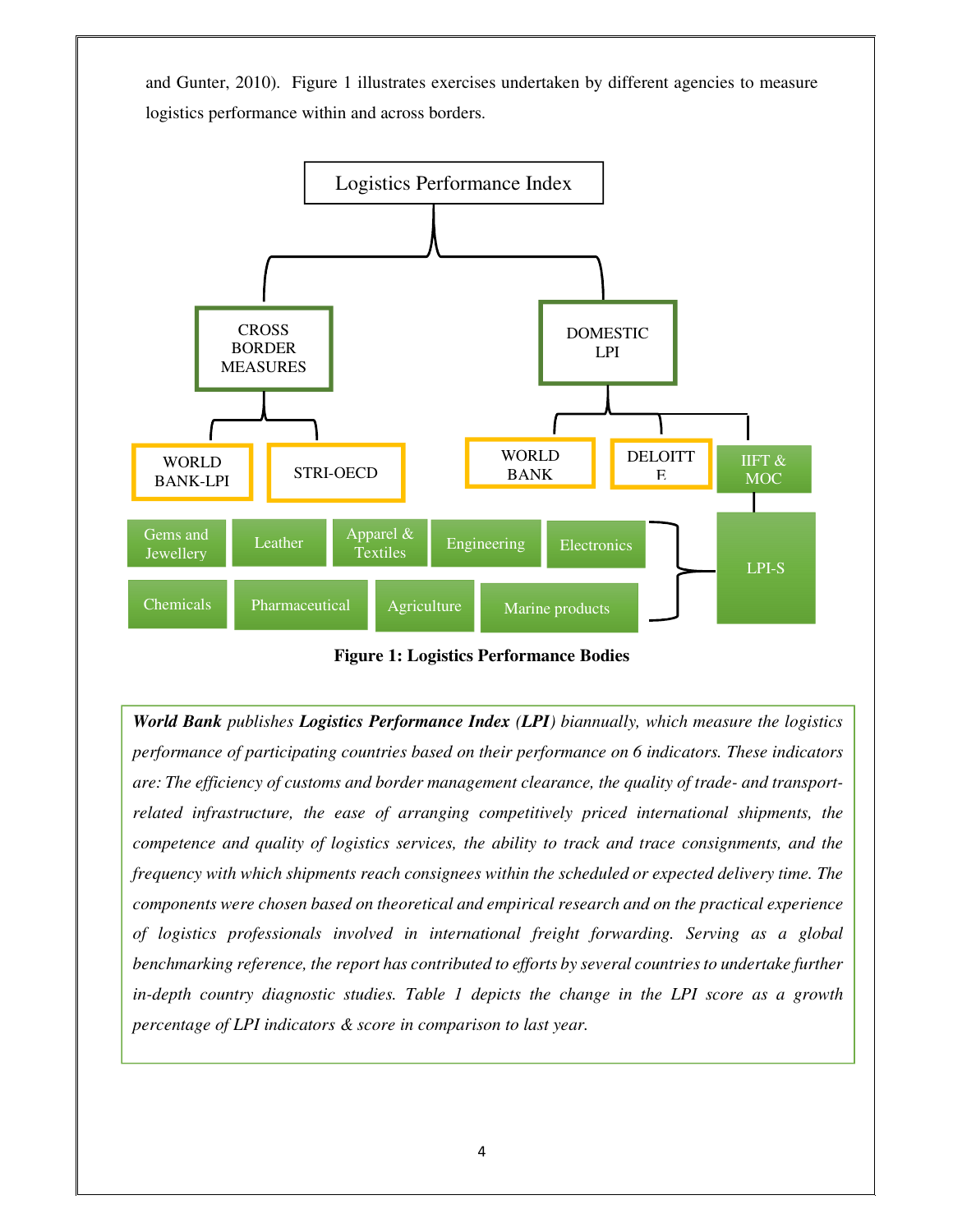| Table 1- LPI Performance of India across years (source: World Bank, 2018) |            |        |                |             |            |             |                   |
|---------------------------------------------------------------------------|------------|--------|----------------|-------------|------------|-------------|-------------------|
| Year                                                                      | <b>LPI</b> | Custom | Infrastructure | Internation | Logistics  | Tracking    | <b>Timeliness</b> |
|                                                                           | score      |        |                | al Shipment | competence | and Tracing |                   |
| 2007                                                                      | 3.07       | 2.69   | 2.9            | 3.08        | 3.27       | 3.03        | 3.47              |
| 2010                                                                      | 3.12       | 2.7    | 2.91           | 3.13        | 3.16       | 3.14        | 3.61              |
| 2012                                                                      | 3.08       | 2.77   | 2.87           | 2.98        | 3.14       | 3.09        | 3.58              |
| 2014                                                                      | 3.08       | 2.72   | 2.88           | 3.2         | 3.03       | 3.11        | 3.51              |
| 2016                                                                      | 3.42       | 3.17   | 3.34           | 3.36        | 3.39       | 3.52        | 3.74              |
| 2018                                                                      | 3.18       | 2.96   | 2.91           | 3.21        | 3.13       | 3.32        | 3.5               |

*Transportation & Logistics professionals at Deloitte under the guidance of the State Cell, Department of Commerce, the Ministry of Commerce and Industry, Government of India undertook a study, Logistics Ease Across Different States (LEADS), to make a perception-based assessment of international trade logistics across Indian states and UTs – focusing on users and stakeholders. Along with an overall composite assessment of logistics performance across states, LEADS also provide indicator-level assessments of performance on specific dimensions. These dimensions are: Quality of Transport and Logistics Infrastructure, Efficiency of Regulatory Processes, Safety/Security of Cargo Movement, Ease of Arranging Logistics at Competitive Prices, Ease of Track and Trace, Timeliness of Cargo Delivery, Quality of Services Offered by Logistics Service Providers and Favourability of Operating Environment. The first report on LEADS was launched in 2018.* 

*The OECD Services Trade Restrictiveness Index (STRI) catalogues barriers to services trade and identifies potential scope to unlock growth through regulatory reform. Services generate more than twothirds of global GDP, employ the most workers in major economies and create more new jobs than any other sector. Launched in 2014, the OECD STRI presents an up-to-date snapshot of services regulatory regimes in 22 sectors across 44 countries, accounting for over 80% of global services trade. The 22 sectors are further categorised into four dimensions namely Digital network, transport and distribution supply chain, market bridging and supporting services, and physical infrastructure services. The transportation and distribution supply chain dimension of services include 10 sectors viz. custom brokerage, rail freight transport, freight forwarding, storage and warehousing, cargo-handling, distribution services, road freight transport, air transport, maritime transport, and courier services sectors. These measures were finalised during experts' meetings.* 

*India has seen cyclical trend in STRI scorecard where in 2016 it was ranked the lowest since 2014 and in 2017, it performed best. In 2018, it has witnessed a fall for India in STRI score.*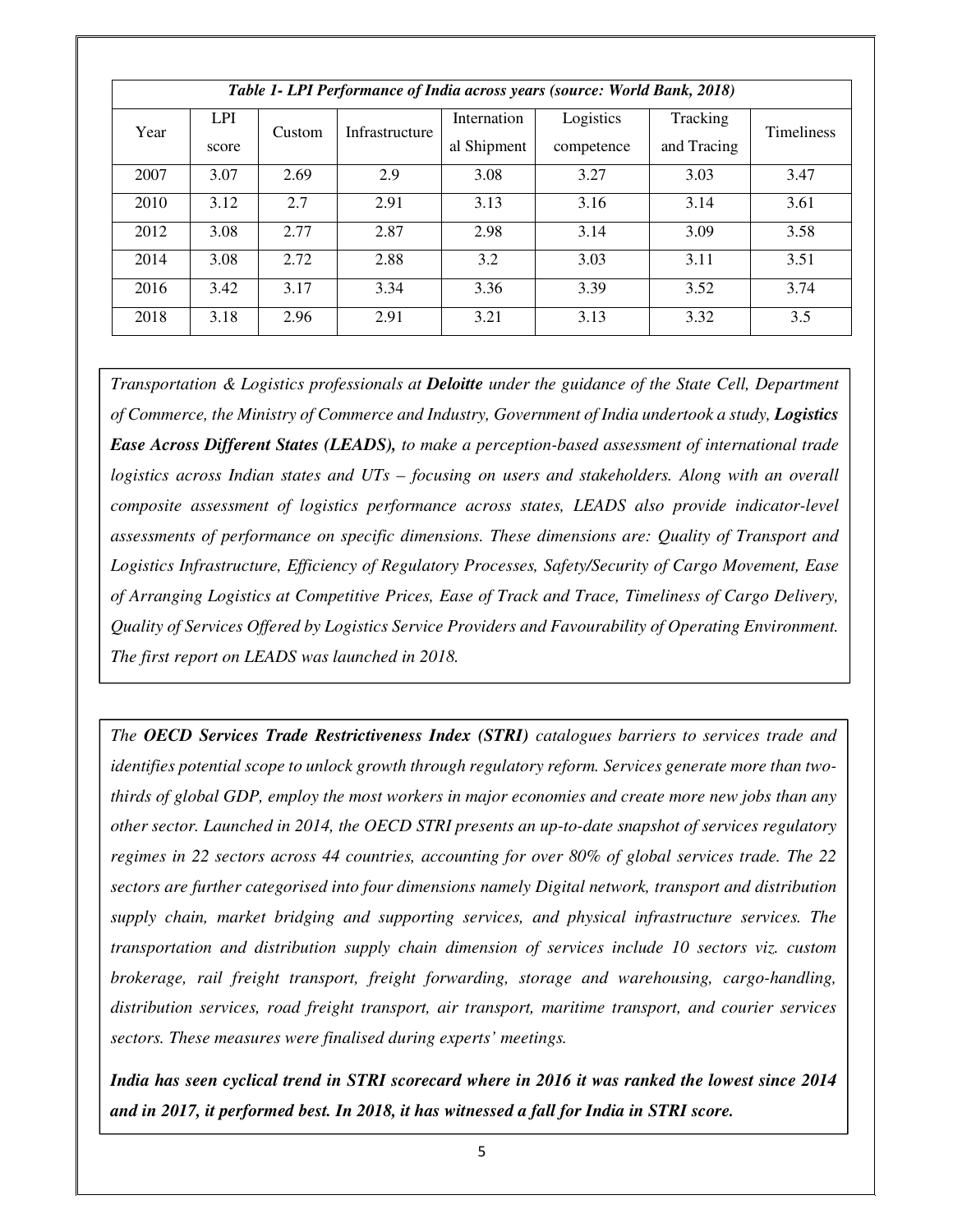#### **Logistics Division, Ministry of Commerce**

**&** 

# **Centre for Trade Facilitation & Logistics (CTFL) Indian Institute of Foreign Trade (IIFT)**

Now in order to improve the LPI performance and enhance the logistics sector of the country, the Government of India has created Logistics Division in the Department of Commerce with aim of integrated development of logistics sector in India. The division aim to bring down the logistics cost and increase the speed of goods movement. The government of India has taken other various initiatives to enhance the existing logistics sector such as "Make in India programme" and improvements in infrastructure along with the emergence of skilled professionals. The country's position bettered from 54 in 2014 to 44 in 2018 in the World Bank (WB)'s Logistics Performance Index (LPI), in terms of overall logistics performance. In fact, India improved its tally in all the six components of LPI. India also registered an overall 30 points rise in 2017 and stood at 100th position compared to 2016, in the WB's Ease of Doing Business Index (EoDBI) (NITI Aayog). Apparently, as per the recent World Bank Report 2018, India has witnessed a downfall in the position from 35<sup>th</sup> with score of  $3.42$  to  $44<sup>th</sup>$  with score of 3.18.

In line of enhancing logistics competitiveness, Centre for Trade Facilitation and Logistics (CTFL), Indian Institute of Foreign Trade (IIFT) along with MoC has decided to work on sector specific logistics performance measurement (referred as LPI-S). With aim of penetrating the focus in depth and providing the inputs for enhanced policy decision, LPI-S is in the phase of development.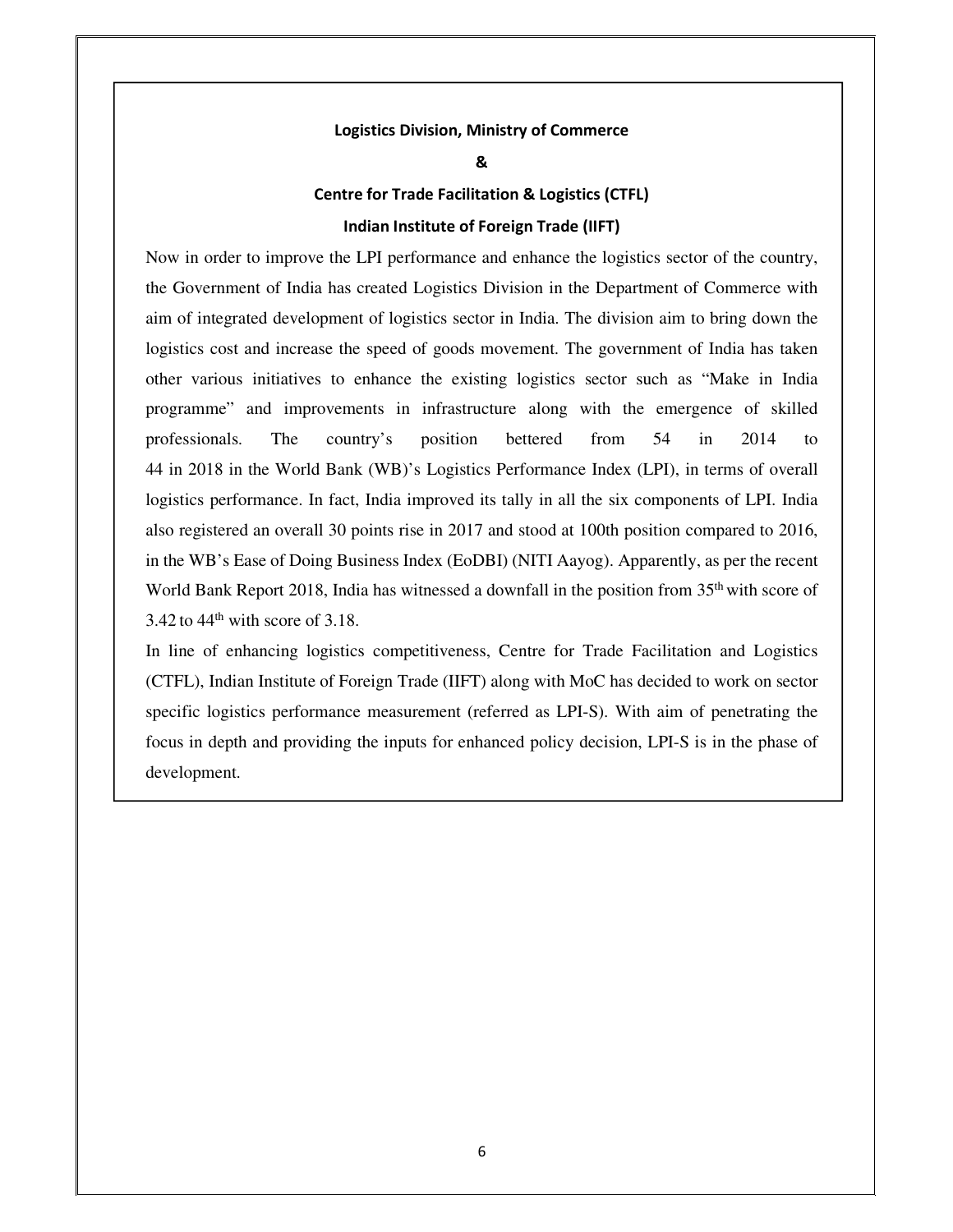# **1.4. Why Sector Specific Measurement for logistics Performance**

### • **Different commodity requires different Logistics infrastructure**

Commodities are packed and stored in different manners. This influence the choice of warehouse & transport carriers; and the service providers who have the required expertise.







Refrigerated Truck for Food Transportation

Designed truck for Chemical Transportation

Refrigerated Truck for Pharma products

# "Different design of transportation vehicle for different application area":

### • **Export driven sectors**

Nine commodity list has been identified for the purpose of developing LPI-S. These sectors contribute around 80% of the total exports of the country. Following are the nine commodity list: Agricultural commodity, Electronics goods, engineering goods, Gems & Jwellary, Lether, Marine products, Pharma and Petrochemicals & chemicals.

### • **Structure and operations for every sector are different**

In India, there are focused ministries/Departments/associations & other sector specific bodies. Focused assessment is required for overall competitiveness & growth.

### **1.4.1 Sector Specific Challenges & Issues**:

- Each sector has specific issues
- Business routes are different (Locations are different, and import and export are driven through fixed routes)
- Clusters are at different location (eg: chemical: Baroda, Ankleshwar, Mumbai, Ahmedabad etc)
- Sector Specific need for warehouse, transportation, material handling etc.
- Logistics cost reduction through Integration of systems  $\&$  stakeholders
- Improving logistics sector has huge implication on exports and it is estimated that a 10 per cent decrease in indirect logistics cost can increase 5-8 per cent of exports. Thus, enhancing the current logistics sector will act as a trade facilitation for an emerging country like India.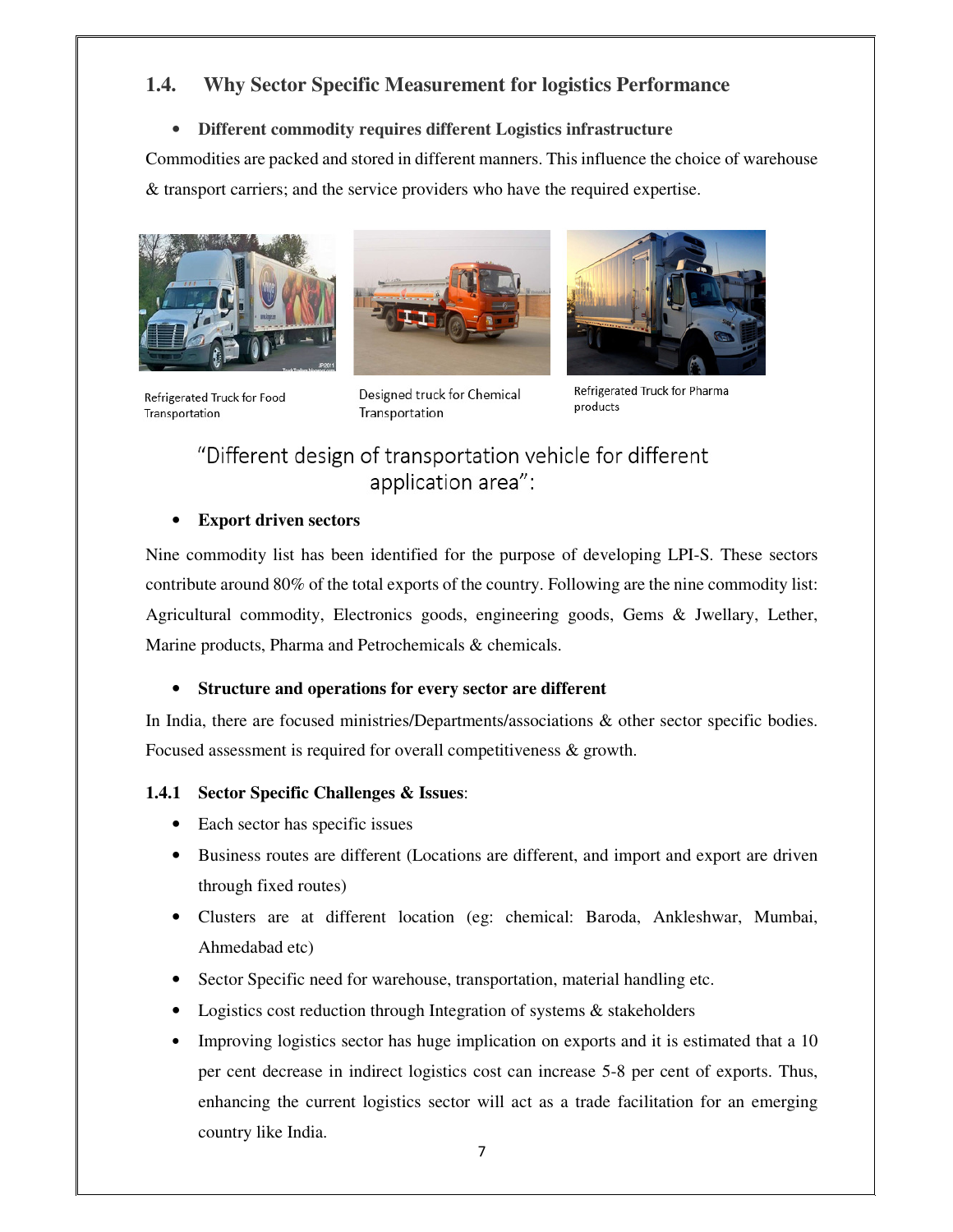## **1.5 Extract from National Logistics Plan**

*"A critical aspect of driving down logistics cost is to identify commodity specific interventions. Of the commodities contributing to significant freight movement in India such as coal, iron ore, steel, cement, food grains, fruits and vegetables etc., most are distributed into regional clusters of supply and/or demand".*

### **1.6 Need for the workshop**

An efficient logistics system plays a critical role in facilitation and growth of trade for attaining global competitiveness. During the recent times efficient and effective logistics is viewed as an opportunity not only for cost reduction but increased responsiveness as well.

Since the logistics is a specific subject involving different channels including transportation, warehousing, packaging etc. which are very product/commodity specific. Assessing what, how, and where needs to be transported has become one of the key concerns for all the stakeholders. Furthermore, the requirements of warehouse and packaging also changes with product/commodity to be stored. Realizing this, Centre for Trade Facilitation and Logistics (CTFL) is attempting to develop a **sector specific index for measuring the logistics performance** across the prominent sectors of India.

The purpose of the present workshop at CTFL is to have focused and meaningful discussions and undertake brainstorming events in which the key stakeholders of logistics services, academicians and other experts from the industries; would interact with policy-makers regarding the proposed agendas.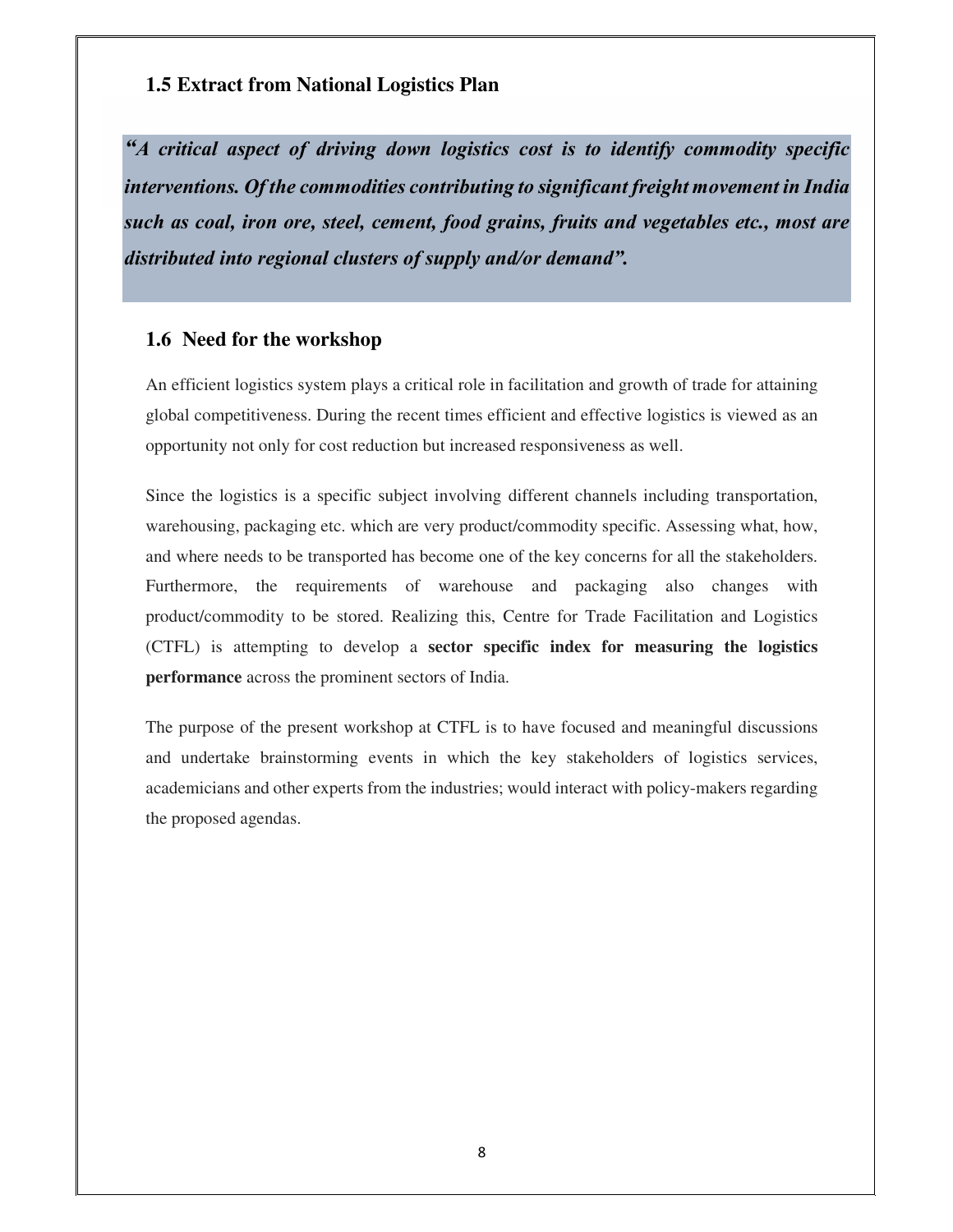

# **1.8 Work Agenda**

The meeting will focus on the following key broad agendas:

- Issues and challenges related to sector specific logistics of different sectors.
- Need for sector specific development of logistics ecosystem (involving all stakeholders- service providers, government & customers).
- Identification of the elements of logistics (transportation/ warehousing/ packaging/ customs & documentation) that needs specific interventions and attentions